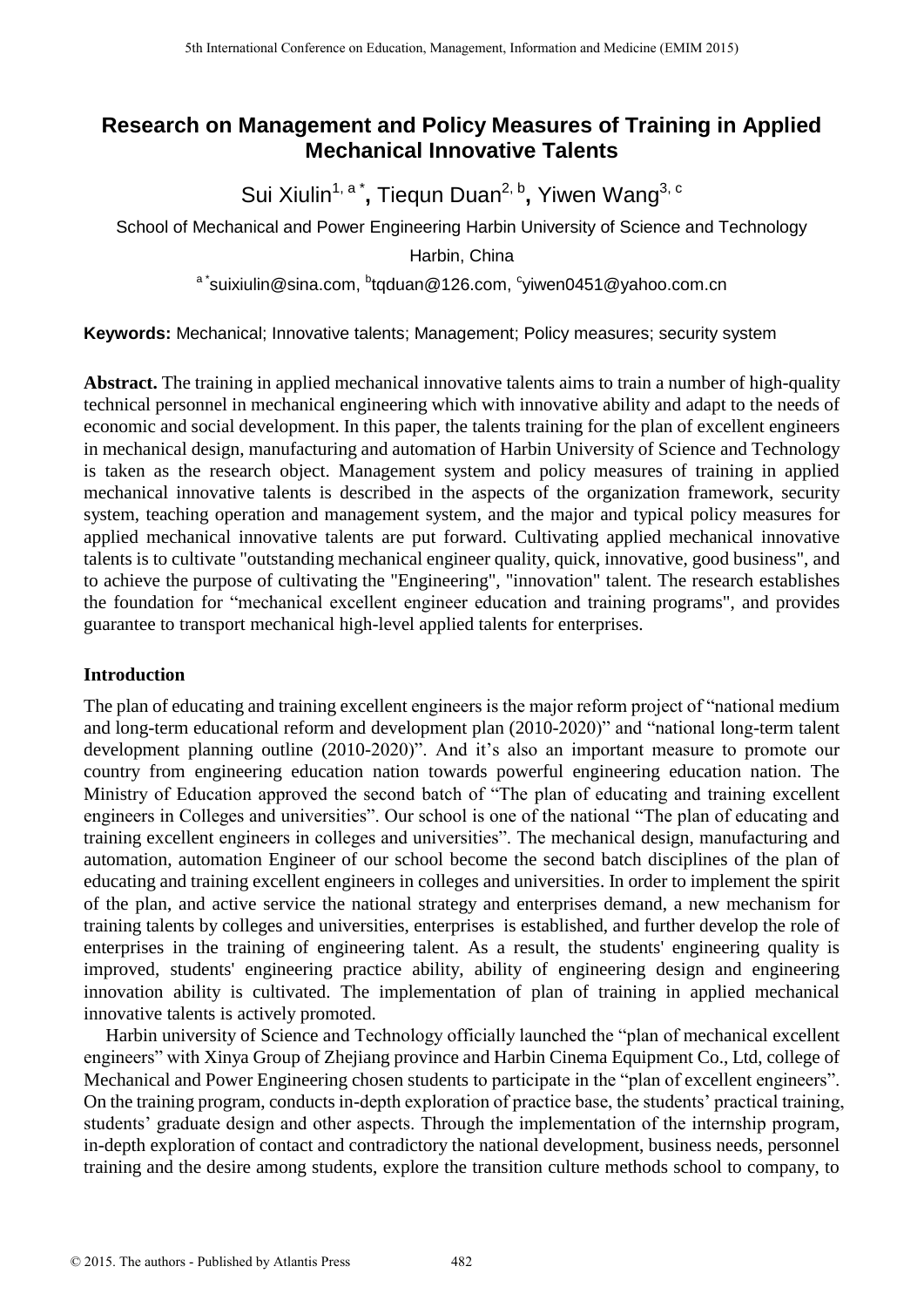cultivate "Engineering" and "innovation" talent purpose, to promote the further implementation of the "The plan of educating and training excellent engineers" a fruitful exploration.

## **Organization and management**

**Structure of Organization.** In order to ensure the implementation, operation and management of mechanical innovative talents "Excellent Engineers Training Program" and with the help of the unified leadership of the working group of Harbin University of Science and Technology, the leading groups and working group of this program in Harbin University of Science and Technology, and Mechanical Power Engineering Institute were established.

**Security System.** The discipline of mechanical design, manufacturing and automation is the traditional advantage major in Harbin University of Science and Technology, and it has become one of the largest and most comprehensive strength disciplines. mechanical design, manufacturing and automation was named the first batch of key disciplines of Heilongjiang Province in 2000, on the basis of the key discipline of the former Ministry of machinery. It was named the key profession of Heilongjiang Province in 2005 and 2011, and it was named the national characteristic specialty in 2007.

Currently, the school has a mechanical engineering experimental center and resource sharing of the engineering training center, and it has the total area of about 11000 square meters and its instruments and equipment worth more than 15 million. In order to provide a good experimental training base for applied engineering talents. The Education Department of Heilongjiang Province established "machining with CNC technology training center" about revitalizing the northeast old industrial base in school. At the same time, to ensure the smooth implementation of applied engineering and technical personnel training set of the practical aspects of teaching, the professional has more than 20 teaching practice bases both inside and outside the province, such as Qiqihar Heavy CNC equipment Limited by Share Ltd, Changchun First Automobile Works, Harbin motor factory, Harbin automobile gear factory, Harbin film factory.

Based on the school's professional characteristics, we adhere to the train to meet the actual needs of the electrical industry practicality applied talents as the goal, adhere to the cooperation between schools and enterprises, the reform of the curriculum system, strengthening practice teaching, strengthening the teachers team construction, pay attention to international cooperation and exchange, to cultivate students' Engineering practice ability and innovative consciousness. For the needs of society and business, some preliminary results, which in the "order type" talents training, internship, graduation design, skills training and other aspects of a lot of research work, had been achieved, on the basis of we signed training agreements with Qiqihar Heavy CNC Equipment Co., Ltd., Harbin First Tool Manufacturing Co., Ltd., Harbin Kazakhstan video movie Machinery Co. and other enterprises. It provides a good foundation for the "excellence in engineering education and training programs".

**Teaching Operation and Management System.** Management committee with participation of the relevant person in charge of enterprises and schools will be set up, which complete set of all the articles of association and daily management and coordinating solve major problems in excellence engineers plan. At the same time, engineering practice teaching steering committee and the academic committee will also be established, which are composed of senior professors and senior engineering and technical personnel and are responsible for formulation of teaching development plans and participate in writing the talent training scheme of excellence engineers. In addition, it is also responsible for the running of theory and practice of innovation projects and reform work. The comprehensive office is responsible for the daily work, which is composed of department of theory teaching, the department of innovation experiment, and department of engineering practice, department of graduation design and department of life management.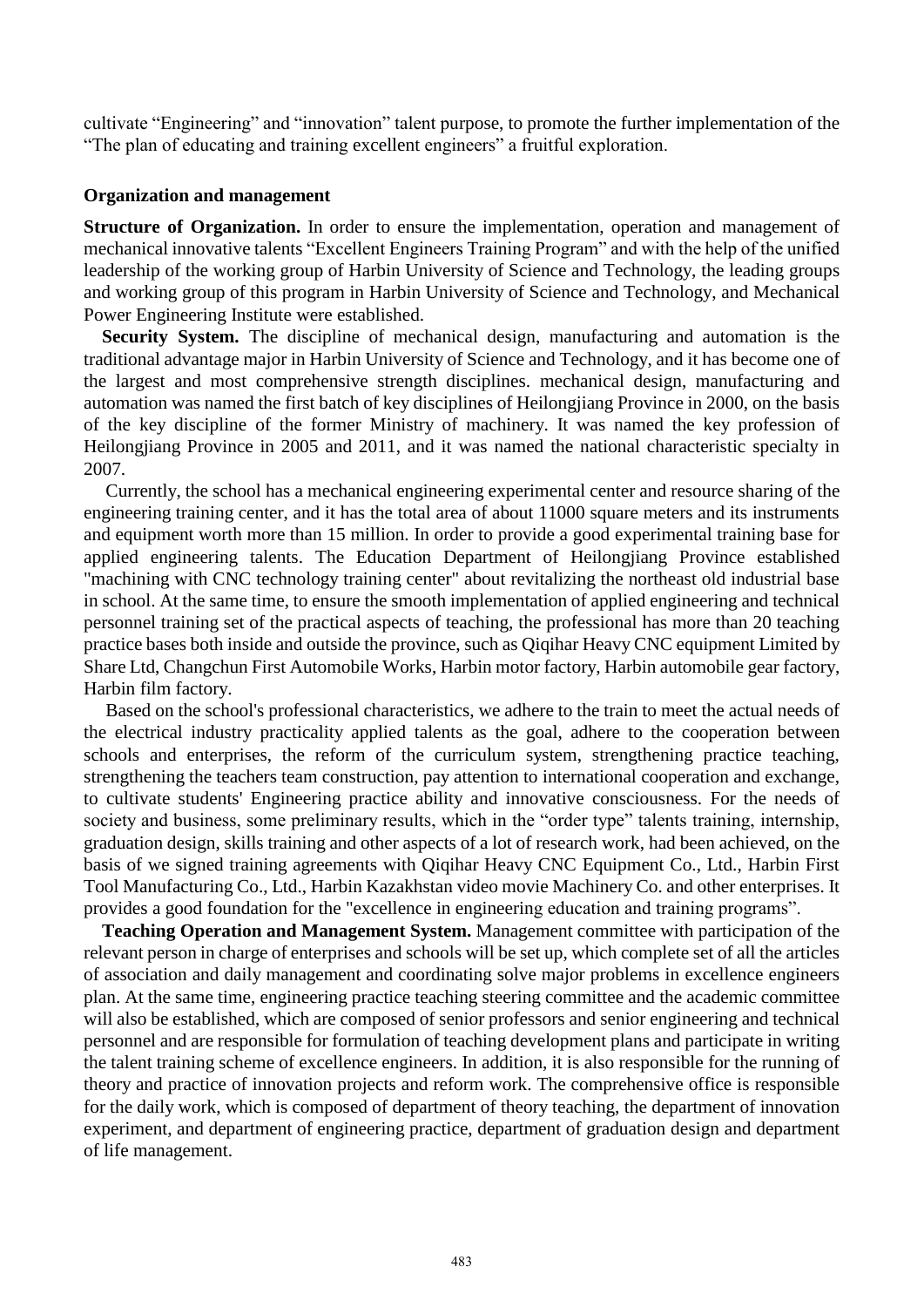The structure of teaching operation and management system of mechanical design, manufacturing and automation is shown in Figure 1.



Figure. 1 Structure of teaching operation and management system

## **Policy measures**

**Major Policies and Measures is Introduced by School Level for Excellence.** Our school has always been to "a key work in construction of personnel of a new type of higher engineering education training system" as the school of deepening teaching reform, improve the quality of teaching to grasp, to strengthen the teachers troop construction, actively implement the construction funds.

Our school give priority support to the pilot work of education system reform, the "special funds for teaching reform of engineering construction" and "quality engineering" project funds are established; At the same time, the school in Internship, practice, innovation experiment, teaching material construction, graduation design will give corresponding investment and financing, the investment of about 500000 each year. School attaches great importance to education to cultivate excellent engineers work, from teachers of post setting, grants, and title assess, teaching management and so on many aspects of education to cultivate excellent engineers university-enterprise cooperation policy support. The school support college professional direction and dynamic adjustment of teaching content, the compression theory curriculum, reform the teaching methods and the testing method of the course teaching reform, support enterprise college to hire senior engineering and technical personnel and experts in the field to give courses teaching and sent teachers to corporate training and other support for excellence program, college Students, school management and selection and enterprise practice work for the construction of training base, through the establishment of incentive scholarships policies, incentives and funding corresponding to students, arouse the learning enthusiasm of students, provide a guarantee for the smooth implementation of "Excellent Engineer education plan".

# **Typical Policy Measures is Introduced by College Level for Excellence**

1. For the professional excellence program requirements, supporting for dynamic adjustment of professional direction and teaching content, the compression of theory of curriculum, reform teaching method and testing method of the course teaching reform;

2.College appointed 2-3 teachers to enterprise for training every year, these teachers have accumulated rich experience of engineering practice by the enterprise cooperation projects, enterprises study, for postdoctoral, which some teachers have achieved national recognition of the engineering staff training teachers qualification certificate;

3.2-3 school teachers are selected as experimental class teacher excellence program every year, we offer the favorable policies in Professional Title Evaluation and selection of excellent teachers, teaching workload and other aspects of the teachers;

4. College actively creates conditions to send teachers to participate in the project for excellence in domestic and foreign university of Applied Talents Education Exchange and learning, to participate in the relevant academic conference;

5. Hiring 1-2 domestic and foreign industry as external teachers every year, actively hiring enterprise engineering and technical personnel and industry experts to lecture;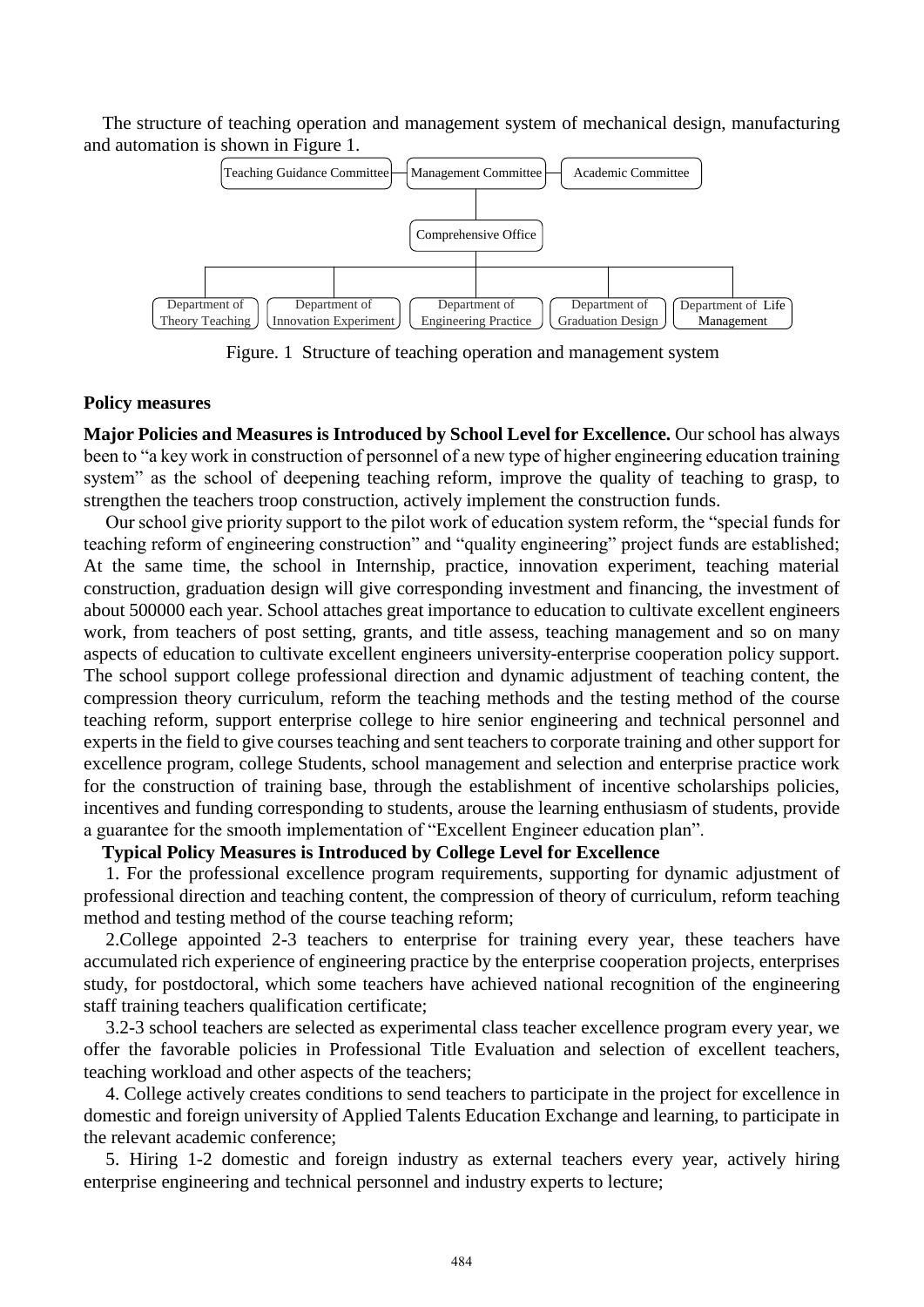6. It is supported by college in the field and funds, the student science and technology innovation team is set up, organizing students to participate in various competitions, in order to make excellence students participate in the scientific and technological innovation, self-made experimental equipment and other activities;

7. Vocational skills certification training is actively organized, mechanical design, manufacturing and automation excellence pilot class students receive a certificate of senior technicians CNC machining technology, AutoCAD global certificates and other qualifications through vocational skills certification training.

8. Encouraging the close cooperation between professional and corporate, college built more than 20 teaching practice base, in order to provide a guarantee for the smooth implementation of the excellent engineers education training plan.

#### **Summary**

In order to meet the social and company demand for machinery applied creative talents, the professional of mechanical design and manufacturing and its automation of Harbin university of Science And Technology officially launched the "plan of excellent engineers" with Xinya Group of Zhejiang province and Harbin Cinema Equipment Co., Ltd. The leading group and working group of "The plan of educating and training excellent engineers" is established, and the organizational structure, security system, teaching operation and management system of "The plan of educating and training excellent engineers" are set up for its cultivation. At the school level and college level, corresponding policy measures are introduced respectively. The management and policy measures of training in applied mechanical innovative talents of good transition from school to enterprise is explored. The aim of training "Engineering" and "innovation" talents is achieved. A solid foundation of propelling the training in applied mechanical innovative talents is laid.

## **Acknowledgements**

This research was sponsored by Heilongjiang Province higher education teaching reform project(2013).

# **References**

- [1] B.D. Rong, L.X. Ju: Journal of Higher Education, Vol. 31(2010) No09, p.56.
- [2] H.Y. Bao, Z.Q Liu, H.B.Wang: The development of the western: in middle Journal,( 2011) No02, p.77
- [3] M.G. Lai, L.J. Xiong: Outstanding talents cultivation and the reform of Chinese University(Jiang Xi Publications, China 2011), p.157
- [4] L.J. Wang, J.H. Li, Y.Q. Lu: Modern education management, Vol. 03(2011) No03, p.72
- [5] H.J. Fu, Y. Xin: Experimental Technology and Management, Vol. 28(2011) No11, p.155
- [6] S.S. Zeng: Journal of Chang'an University(Social Science Edition), Vol. 13(2011) No01, p.90
- [7] X.Q. Kan: Research on the Improvement of Excellent Engineers Education Training Plan Policy in China-View from Stakeholder Theory(Ph.D., Northeastern University, China 2012), p.34
- [8] R. Huang, H.P. Zhou, Z.C. Jia and X.S. Jiang: Research in Teaching,Vol.36(2013) No04, p.89
- [9] K.N. Wu: Journal of Higher Education,Vol.34(2013) No01, p.11